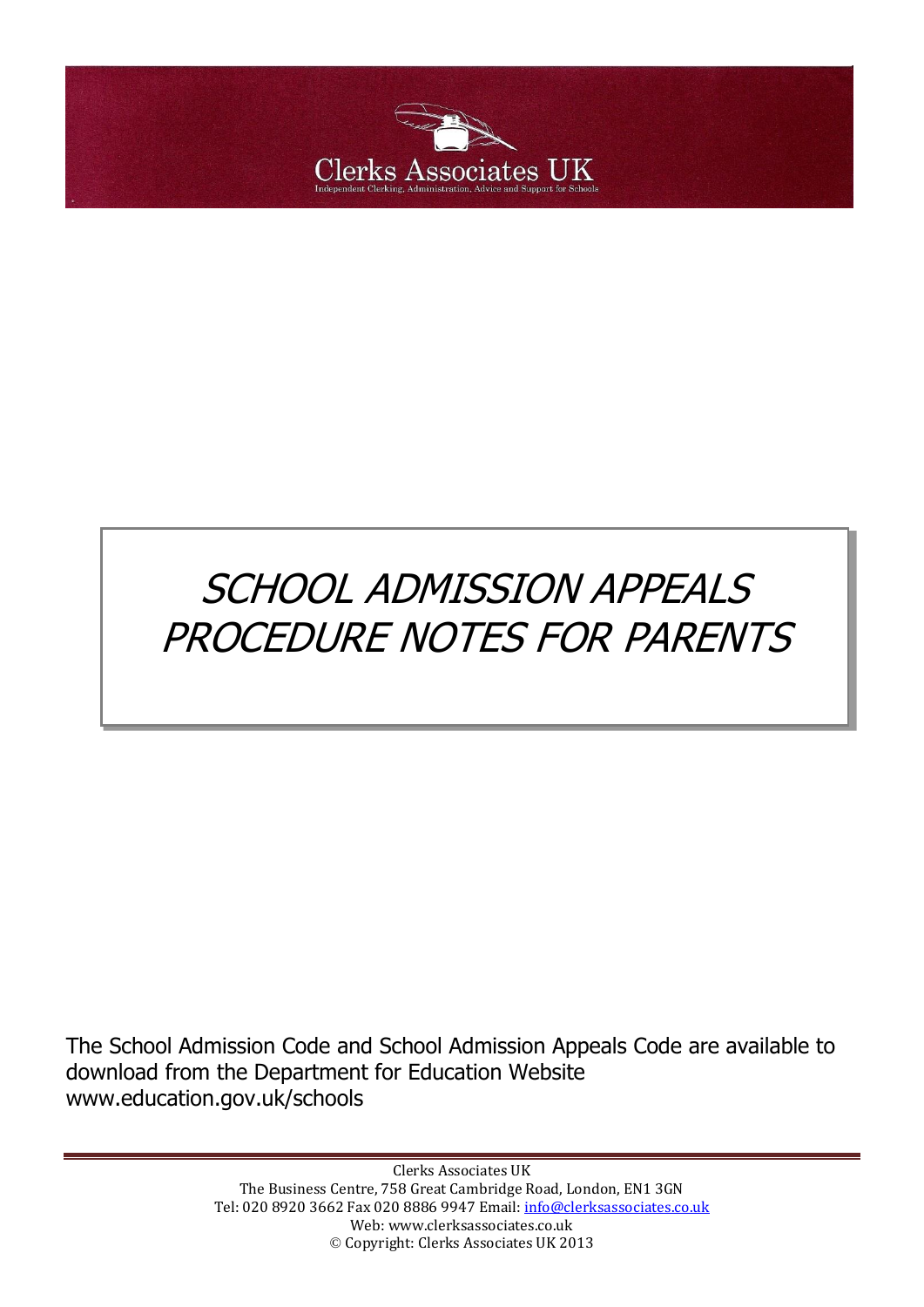If your child has been refused a place at the school you wanted, or if you are unhappy with the alternative school you have been allocated, you have the right of appeal to an Independent Appeal Panel. This applies to all schools including Academies and free schools, but not independent (fee-paying) schools.

The school must have due regard to its obligations under the Equality Act 2010. All policies and practices, including admissions arrangements and decisions, must meet the requirements of the Act, and failure to do so may be relevant to the matters an appeal panel has to decide.

The school is subject to the Public Sector Equality Duty, and therefore it must have due regard to the need to eliminate discrimination, harassment and victimisation, advance equality of opportunity, and foster good relations in relation to disability, gender reassignment, pregnancy and maternity, race, religion or belief, sex and sexual orientation.

This note is intended as a guide. The School Admission Code and School Admission Appeals Code are available to download from the Department of Education Website www.education.gov.uk/schools.

## **1. How do I appeal?**

For voluntary aided schools, academies or free schools you should contact the school for details. The appeal should be on an appeal form which is available from the school.

## **2. What happens next?**

Admission Appeals are usually heard within 30 school days from the date your appeal was lodged. Appeals for Secondary Transfer or Reception in the normal admission round, the hearings are arranged within 40 school days.

The Clerk to the Appeal Panel will then write to let you know when and where the appeal will be heard. No later than 10 school days before the hearing, the admission authority must provide appellants with written notification of the date of and arrangements for the hearing. The notification must include a deadline for the submission of any further evidence that was not sent with the initial appeal. You have the right to attend the hearing and you may bring a friend or representative with you. However, if you are unable to attend the Panel will consider your case based on your written submissions.

## **3. Who will hear my appeal?**

Independent Appeal Panels usually consist of 3 or 5 people who are independent of both the school and the Local Authority. None of the Appeal Panel members will have been involved in the decision to refuse your child a place. There will be at least one lay member on the Panel. A lay member is someone without any personal experience in the management of a school or the provision of education in a school (other than as a governor or in another voluntary capacity). The rest of the Panel will be made up of people who have experience in education, who are familiar with the educational conditions in the local area or who are parents of school pupils.

All Appeal Panels have the services of a Clerk, whose job is to advise the panel on correct procedure and to take notes of the hearing. It is only the members of the Appeal Panel who decide the outcome of your appeal. Neither the Local Authority nor the school representative is present when the decision is made.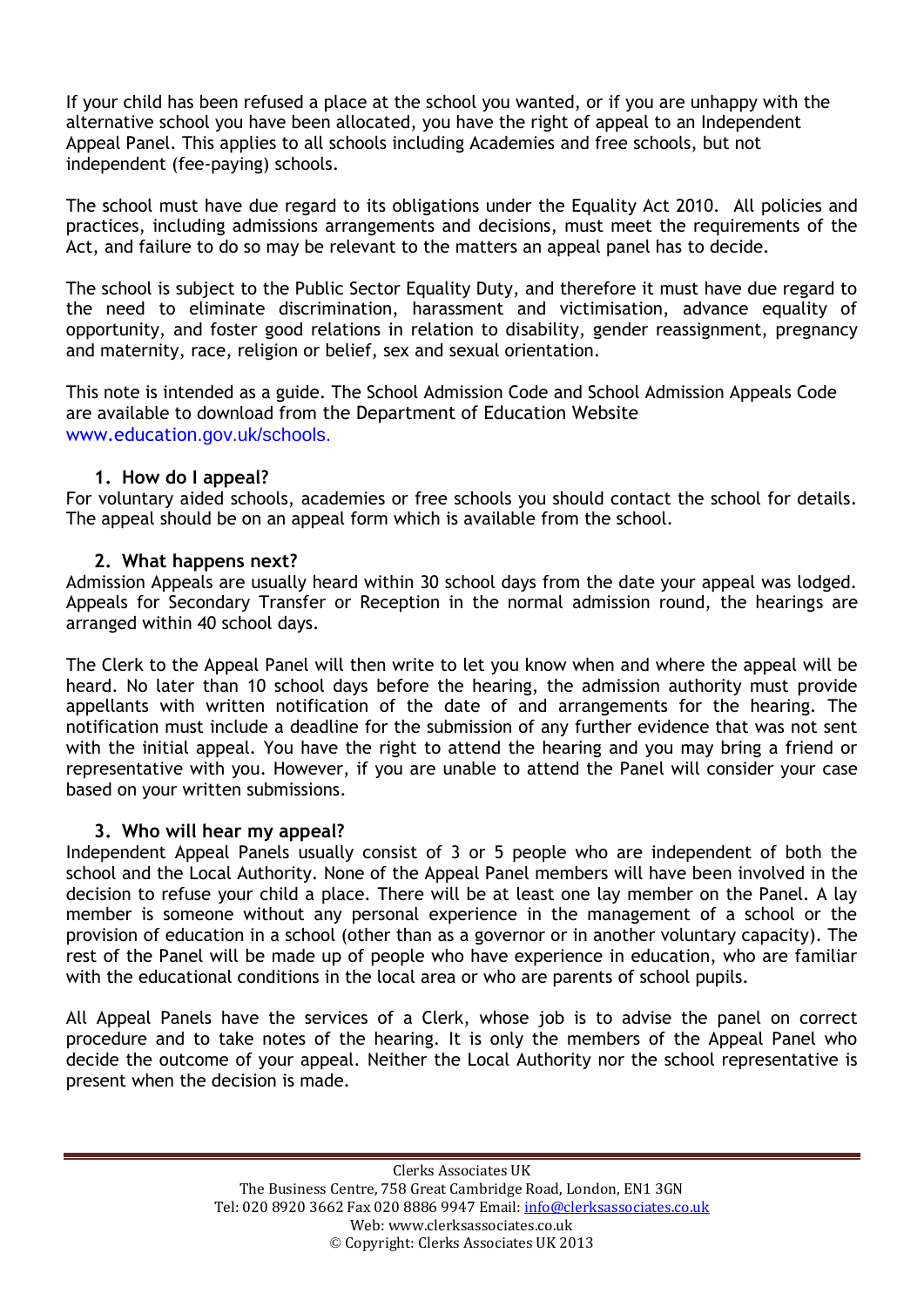# **4. What happens at the appeal hearing?**

The following procedure will be similar for all schools. A Presenting Officer will always attend the hearing. For voluntary aided schools, free schools and academies, the Presenting Officer will be appointed by the school. For all other schools, the Presenting Officer will be a representative of the education authority.

The conduct of the appeal hearing is a matter for the Appeal Panel, but the proceedings will be conducted as informally as possible. The hearings take place at a suitable venue which maybe at the school itself.

- The procedure is that the Presenting Officer will explain the reasons why your child could not be offered a place at the school and why to admit an additional child will prejudice efficient education and the efficient use of resources.
- \* You and the Appeal Panel will have the opportunity to ask questions or to challenge anything that is said.
- $\cdot$  You will then have the opportunity to state the grounds for your appeal, which are the reasons why you would like your child to go to your chosen school(s). The Panel and the Presenting Officer may also ask you questions or challenge something you have said.
- The Presenting Officer will have an opportunity to sum up.
- ❖ You will then be given the final word in summary.
- Both you and the Presenting Officer will be asked to leave the room. Appeals do not last a set time, but the average appeal is about 30 minutes.

The Appeal Panel will then decide the outcome of your appeal. The Clerk remains in the room to provide advice on correct procedures and to record the Panel's decision. The Clerk will write and let you know the decision of the Appeal Panel which is usually sent within five school days of the last hearing to be heard for your chosen school.

# **5. How does the Appeal Panel reach its decision?**

In reaching a decision the Appeal Panel will take into account the following:

- \* Your choice of school and your reasons for choosing the school;
- The school's published admission arrangements.
- Whether admitting your child to the school would prejudice (cause problems) to the provision of efficient education or the efficient use of resources.
- Whether admitting your child would conflict with the school's duty to limit the size of infant classes.
- For most appeals, the Appeal Panel will go through a **two stage process**. The first stage is a factual stage.

## **First Stage – Examining the decision to refuse admission.**

\* The Panel must decide whether the school's admission arrangements were lawful and that your application was not subjected to any maladministration which denied your child a place AND by admitting your child it would not prejudice the provision of efficient education or the efficient use of resources at the school. It is up to the Presenting Officer to demonstrate that there would be prejudice. If there is no prejudice, the Panel may uphold your appeal and your child will be admitted to the school.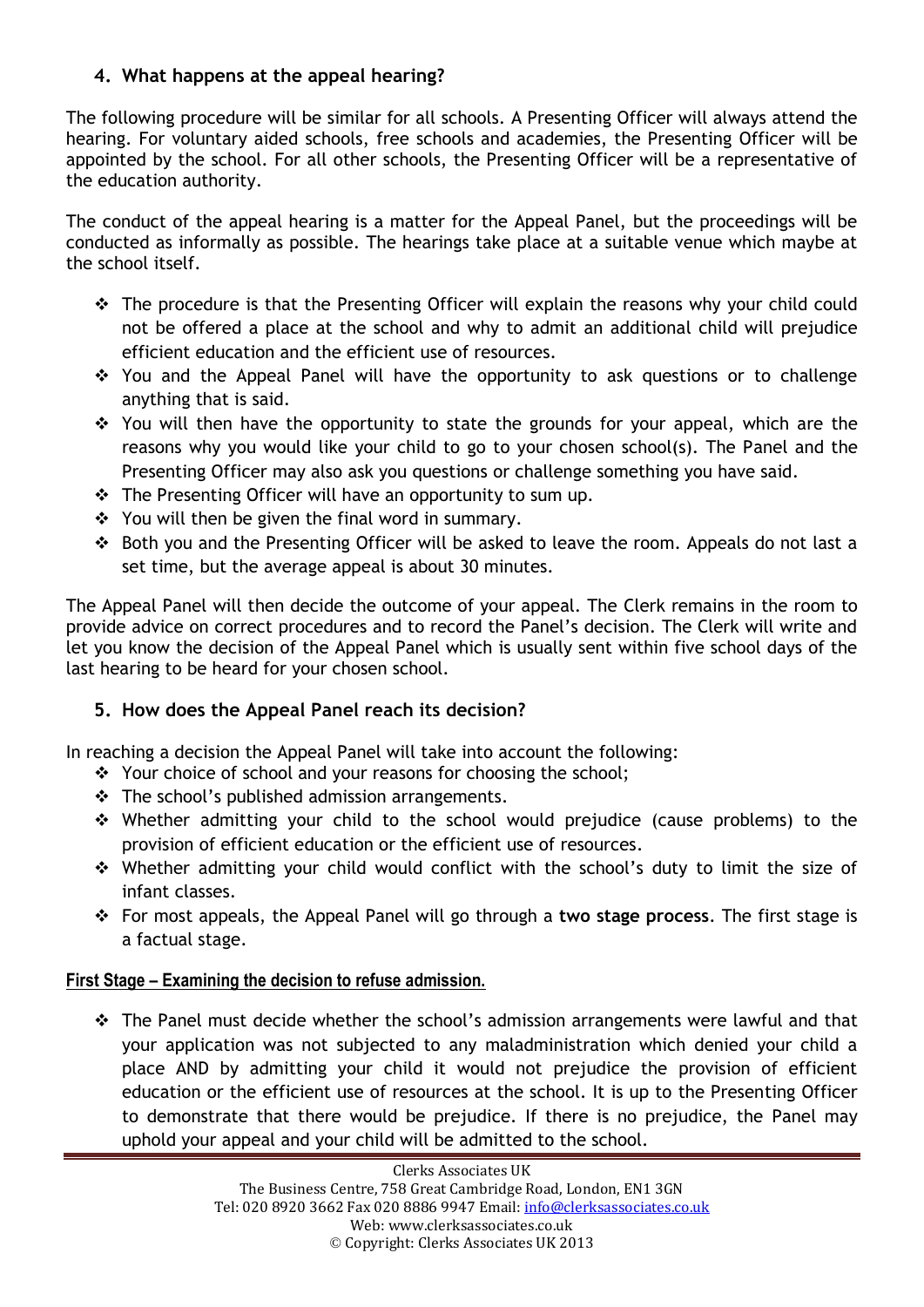## **Second Stage – Balancing the arguments**

 $\div$  If there is prejudice, the Panel must then go to the second stage. This is a balancing stage, where the Panel reaches a decision by weighing the degree of prejudice against your reasons for wanting your child to be admitted to the school. The Panel must take into account your reasons for expressing a preference for the school, including what the school can offer your child that the allocated or other schools cannot. It is up to you to demonstrate that there will be no prejudice to the school if your child was admitted. If the Panel decides that your case outweighs the prejudice to the school, your appeal may be upheld and your child admitted to the school. Otherwise the appeal will be unsuccessful.

## **Infant Class Size Reviews**

For infant classes, that are Reception, Year 1 and Year 2, the admission authority may claim that admitting another child would require relevant measures to be taken to comply with the legal limit on class sizes. This is known as 'class size prejudice'. The class size limit is legally set at 30 children in an infant class taught by a single qualified teacher.

If the presenting officer shows that there would be 'class size prejudice', the Appeal Panel does not go through the two stage process outlined above. The Panel's powers are restricted by law and it may only uphold an appeal if:

- There are less than 30 children in the class who have already been allocated places or
- The admissions policy had not been properly applied and your child should have been offered a place or the admission arrangements did not follow the mandatory provisions of the Schools Admission Code, including the co-ordinated arrangements AND
- $\div$  The decision not to give a place to your child was one which no reasonable admission authority would have made in the circumstances of the case.

The restriction on the powers of Appeal Panels means that if there is class size prejudice, it is much less likely that your appeal will be upheld.

## **6. Appeal Panel decisions**

The decisions of an Appeal Panel are final and binding on the school and the Local Authority. If your appeal is upheld, the school must admit your child.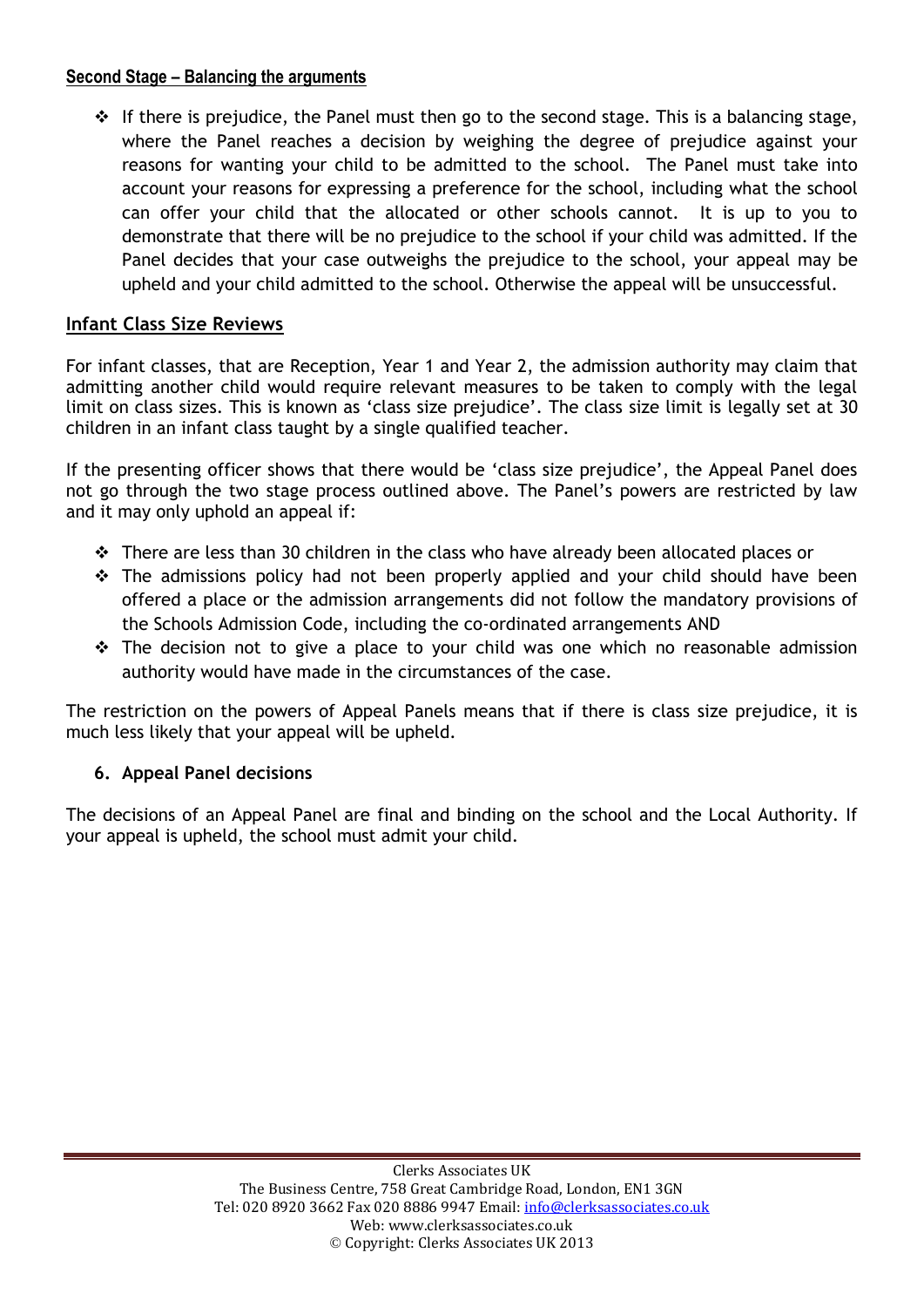#### **Infant Class Size Reviews**

*Government legislation states that there should be no infant classes with more than 30 pupils with a single qualified teacher. This applies to Reception, Year 1 and Year 2 classes.*

Infant Class Size – Infant classes (those where the majority of children will reach the age of 5, 6 or 7 during the school year) **must not** contain more than 30 pupils with a single school Additional children may be admitted under limited exceptional circumstances. These children will remain an 'excepted pupil' for the time they are in an infant class or until the class numbers fall back to the current infant class size limit. The excepted children are:

A) Children admitted outside the normal admissions round with statements of special educational needs specifying a school.

B) looked after children and previously looked after children admitted outside the normal admissions round;

C) Children admitted, after initial allocation of places, because of a procedural error made by the admission authority or local authority in the original application process.

D) Children admitted after an independent appeals panel upholds an appeal.

E) Children who move into the area outside the normal admissions round for whom there is no other available school within reasonable distance.

F) Children of UK service personnel admitted outside the normal admissions round.

G) Children whose twin or sibling from multiple births is admitted otherwise than as an excepted pupil.

H) Children with special educational needs who are normally taught in a special educational needs unit attached to the school, or registered at a special school who attend some infant classes within the mainstream school.

#### **Infant Class Size Appeals – Class Size Prejudice - Lodging your appeal**

Only one appeal per application is allowed unless, in exceptional circumstances, the school accepts a second application from the appellant because of a significant and material change in the circumstances of the parent, child or school but still refused admission.

#### **7. Before the Appeal**

You will receive information from the Clerk to the panel, details of the date, time and place of your appeal hearing at least 14 days (10 working days) before the date of the appeal hearing.

It is important that you send the clerk copies of any documents or information you may wish to use in your case. You must submit all your supporting evidence to the Clerk at least 7 days (5 working days) before the date of the appeal hearing. Any information or evidence not submitted by the deadline might not be considered at the appeal. You will be sent the school's evidence at least 7 days (5 working days) before the hearing.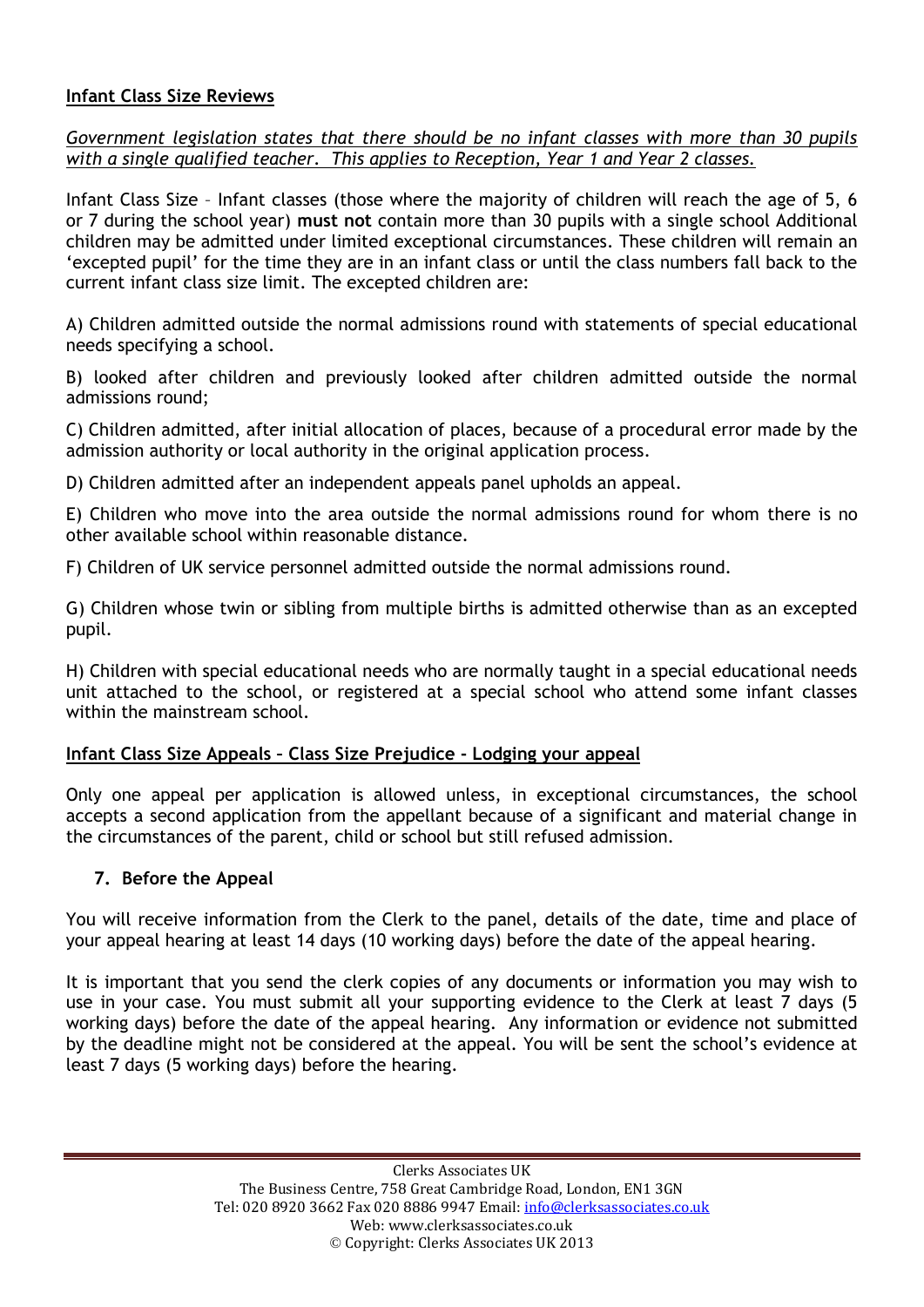You must state the reasons for your appeal on the form and you must also submit any supporting medical or professional documents. All supporting documents must be received by the Clerk at least 7 days (5 working days) before the appeal in order that all parties may be able to read and give proper consideration to your supporting evidence before the appeal.

You will be invited by the clerk to attend the hearing in person and a friend or representative may accompany you. You must advise the Clerk at least 7 days before the date of the appeal if you intend to call any witnesses or be represented at the hearing.

You may also bring an interpreter if you need one. If you need help interpreting any of the documents you have received, please contact the school.

## **8. Attendance at the appeal**

## **It is not necessary or appropriate to bring your child to the hearing.**

You may bring a member of your family, or friend, your neighbour or a representative along with you, either to help you say what you want or to speak for you or to simply give you support.

If you are unable to attend the appeal please contact the Clerk as soon as possible, you also have the following options:

(1) Send a representative on your behalf (usually a friend or family member)

(2) Have the appeal heard in your absence. If you choose to have the appeal heard in your absence, the Panel will decide the appeal by looking at the written information which has been provided. The Panel will give the same attention to your appeal, whether or not a parent/guardian is present. If you do not come to the hearing, it is important that you provide your full reasons for the appeal clearly in writing.

## **9. The Appeal Hearing**

Where a school is very popular the panel may hear appeals from a number of parents individually who all wish their children to be admitted. To avoid injustice, where multiple appeals are being heard for the same school, decisions will not be made on individual cases until all parents have been involved in stages 1 and 2 of the process.

Appeals must follow the two stage decision making process when considering infant class size appeals.

## **1. First stage – examining the decision to refuse admission:**

The panel must consider the following matters:

- Whether the admission of an additional child/additional children would breach the infant class size limit.
- Whether the admission arrangements (including the area's co-ordinated admission arrangements) complied with the mandatory requirements of the School Admissions Code and Part 3 of the School Standards and Framework Act 1998;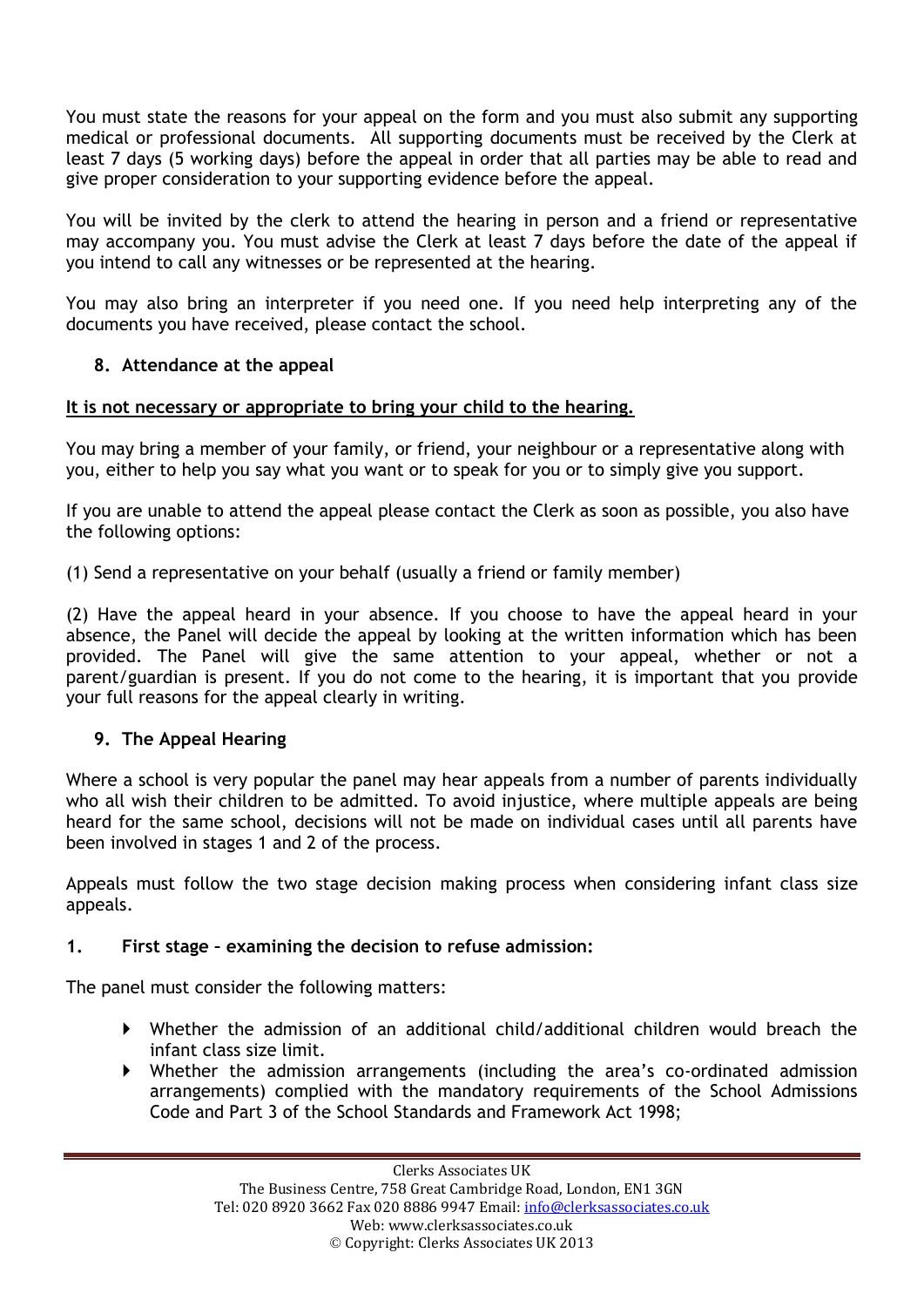- Whether the admission arrangements were correctly and impartially applied in the case(s) in question; and
- Whether the decision to refuse admission was one which a reasonable admission authority would have made in the circumstances of the case.

The Appeal Panel may only uphold an appeal if:

(a) It finds that the admission of an additional child would not breach the ICS limit; or

(b) It finds that the admission arrangements did not comply with admissions law or were not correctly and impartially applied and the child would have been offered a place if the arrangements had complied or had been correctly and impartially applied; or

(c) The decision to refuse admission was not one which a reasonable admission Authority would have made in the circumstances of the case.

#### **2. Second stage – comparing cases**

The panel must compare each appellant's case for their child to be admitted and decide which of them, if any, to uphold. Where the school could admit a certain number of children without breaching the infant class size limit (or without needing to take measures to avoid breaching it that would prejudice the provision of efficient or education or efficient use of resources) the panel must uphold the appeals of at least that number of children.

Given the limited nature of the possible grounds on which an appeal may be upheld, Infant Class Size Appeals are rarely successful.

The appeal is private and all papers and discussions are treated as confidential. The proceedings, which will be as informal as possible, will normally be as follows:

- The representative of the school will put forward its case
- You will have an opportunity to question the school's representative
- You present your case
- The school will have the opportunity to ask you questions
- The representative of the school will sum up the school's case
- You will sum up your case

The panel must consider the reasons why you would like your child to attend that particular school and the admission arrangements of the school. Your child is entitled to be sent to the school of your preference unless admission would prejudice the efficient use of resources.

#### **10.The Appeal Panel and Appeal Decision**

The panel will consist of three people. One of these will be a person who has experience or knowledge of education. At least one other member will have none of these qualifications, and is known as a lay member. **The appeal panel will be independent of those who took the original decision.** The decision of the panel will be made on a simple majority and is binding on the school and on the parents.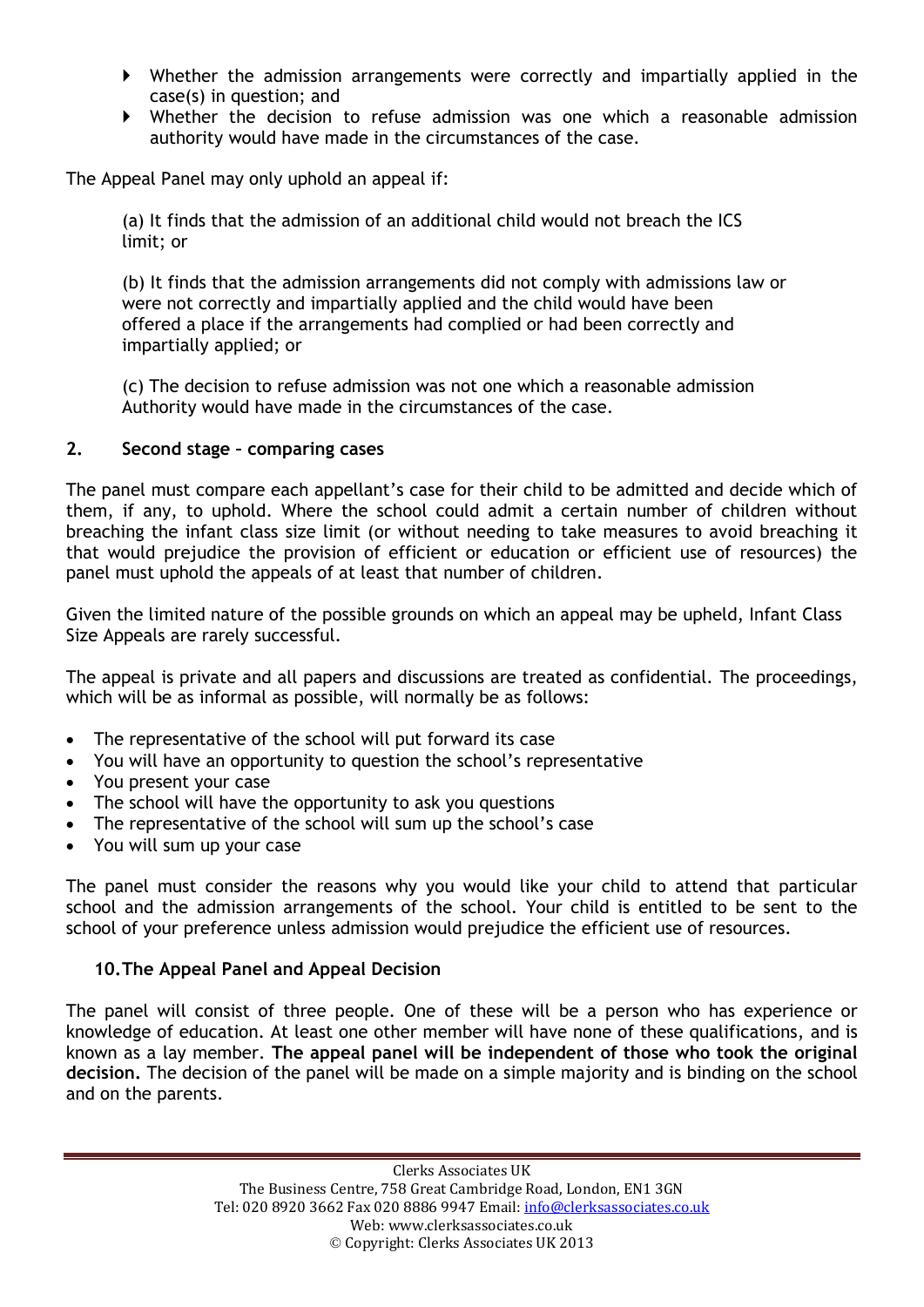## **11.Complaints about appeals**

You may complain about maladministration on the part of an Appeal Panel to the Local Government Ombudsman in respect of maintained schools. You may complain to the secretary of state panel hearing appeals for a maintained school [but not an Academy]. Complaints about Appeal Panels for Academies need to be referred to the Secretary of State. The Secretary of State cannot review or overturn an appeal decision relating to a maintained school. An Appeal Panel's decision can only be overturned by the courts where the appellant or admission authority is successful in applying for a judicial review of that decision.

In writing to:

Admission Appeal Complaints Academies Central Unit, Education Funding Agency Earlsdon Park, Butts Road, Coventry CV1 3BH

E-mail to [academyquestions@efa.education.gov.uk.](mailto:academyquestions@efa.education.gov.uk)

The Ombudsman is not able to overturn an Appeal Panel's decision but may make recommendations for a suitable remedy. Where the ombudsman considers a complaint and finds there was maladministration that caused injustice, s/he often proposes that a fresh appeal be conducted before a new Panel, and where possible, a new clerk. Although there is no further right of appeal in law admission authorities have the discretion to arrange a new Panel following an Ombudsman's recommendation and undertake to reconsider the appeal.

There are three Local Government Ombudsmen in England and each deal with complaints from different parts of the country. Information on this is available in a leaflet obtainable from the Commission for Local Administration in England: 10<sup>th</sup> floor Millbank Tower, Millbank, London SW1P 4QP or by telephoning the advice line on 0845 6021983. Further information can also be found at [www.lgo.org.uk.](http://www.lgo.org.uk/) Email advice@lgo.org.uk.

#### **12.Complaints to the Secretary for State for Education**

Secretary of State cannot review or overturn decisions of appeal panels, but can consider, under sections 496, 497 and 497A of the Education Act 1996 and under an Academy's funding agreement, the Secretary of State may consider whether:

- $\hat{P}$  The panel was correctly constituted by the admission authority; and
- $\hat{P}$  The admission authority has acted reasonably in exercising functions in respect of the appeal process or has failed to discharge any legal duty in relation to that process.